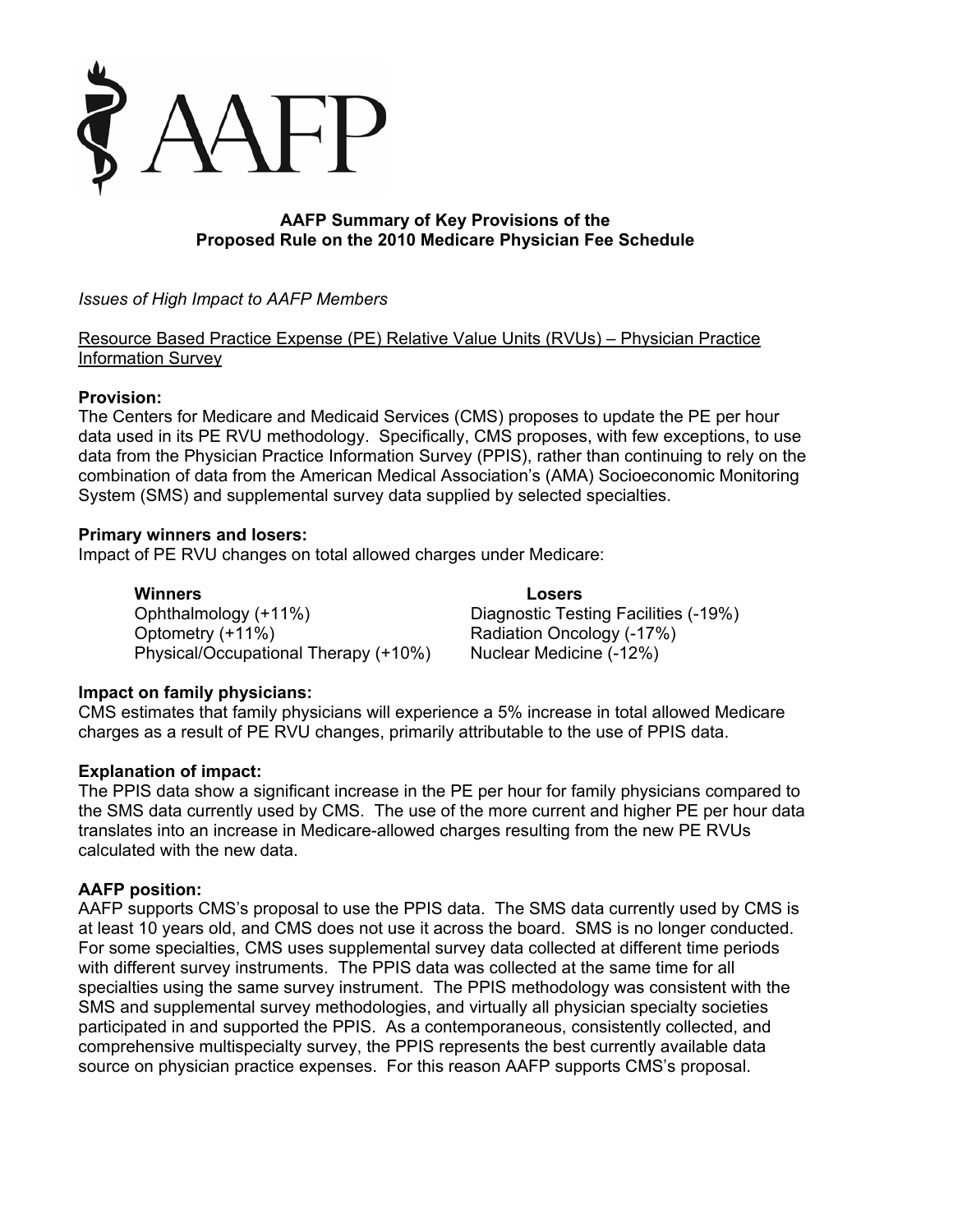#### Resource Based PE RVUs – Equipment Utilization Rate

#### **Provision:**

CMS proposes to change the equipment usage assumption from the current 50% usage rate to a 90% usage rate for equipment priced over \$1 million.

#### **Primary winners and losers:**

CMS estimates a significant impact from this provision on only two specialties. Specifically, CMS estimates that, for diagnostic testing facilities and radiation oncology, this provision will result in an impact on total Medicare-allowed charges of -2% and -5%, respectively.

#### **Impact on family physicians:**

CMS estimates that this provision will not substantially affect overall Medicare payments to family physicians and all other specialties.

#### **Explanation of impact:**

The increase in the assumed usage rate will reduce the allowance per use for services that involve the affected equipment. The specialties that own that equipment and provide those services will be negatively affected.

#### **AAFP position:**

AAFP supports CMS's proposal to increase the assumed usage rate for equipment priced at over \$1 million. The proposal is supported by studies previously noted by the Medicare Payment Advisory Commission (MedPAC). It also comports with common business sense (i.e., no one would typically invest millions of dollars in equipment that they only planned to use half of the time). Absent empirical data to the contrary, CMS's proposal likely more closely approximates reality than the current 50% assumption for such equipment.

#### Consultation Services

#### **Provision:**

Effective January 1, 2010, CMS proposes to eliminate the use of all consultation codes (except for telehealth consultation G-codes) and, in a budget neutral manner, increase the work RVUs for new and established office visits, increase the work RVUs for initial hospital and initial nursing facility visits, and incorporate the increased use of these visits into the PE and malpractice RVU calculations. CMS also proposes to create a modifier to identify the admitting physician of record for hospital inpatient and nursing facility admissions.

#### **Primary winners and losers:**

Impact of work RVU changes (almost entirely attributable to the proposal on consultation services) on total allowed charges under Medicare:

Family Medicine (+2%) **Neurology** (-2%) (Seven other specialties) (+1%) (15 other specialties) (-1%)

**Winners Losers** 

#### **Impact on family physicians:**

As noted, CMS estimates family physicians will see a 2% increase in their total allowed Medicare charges as a result of this provision.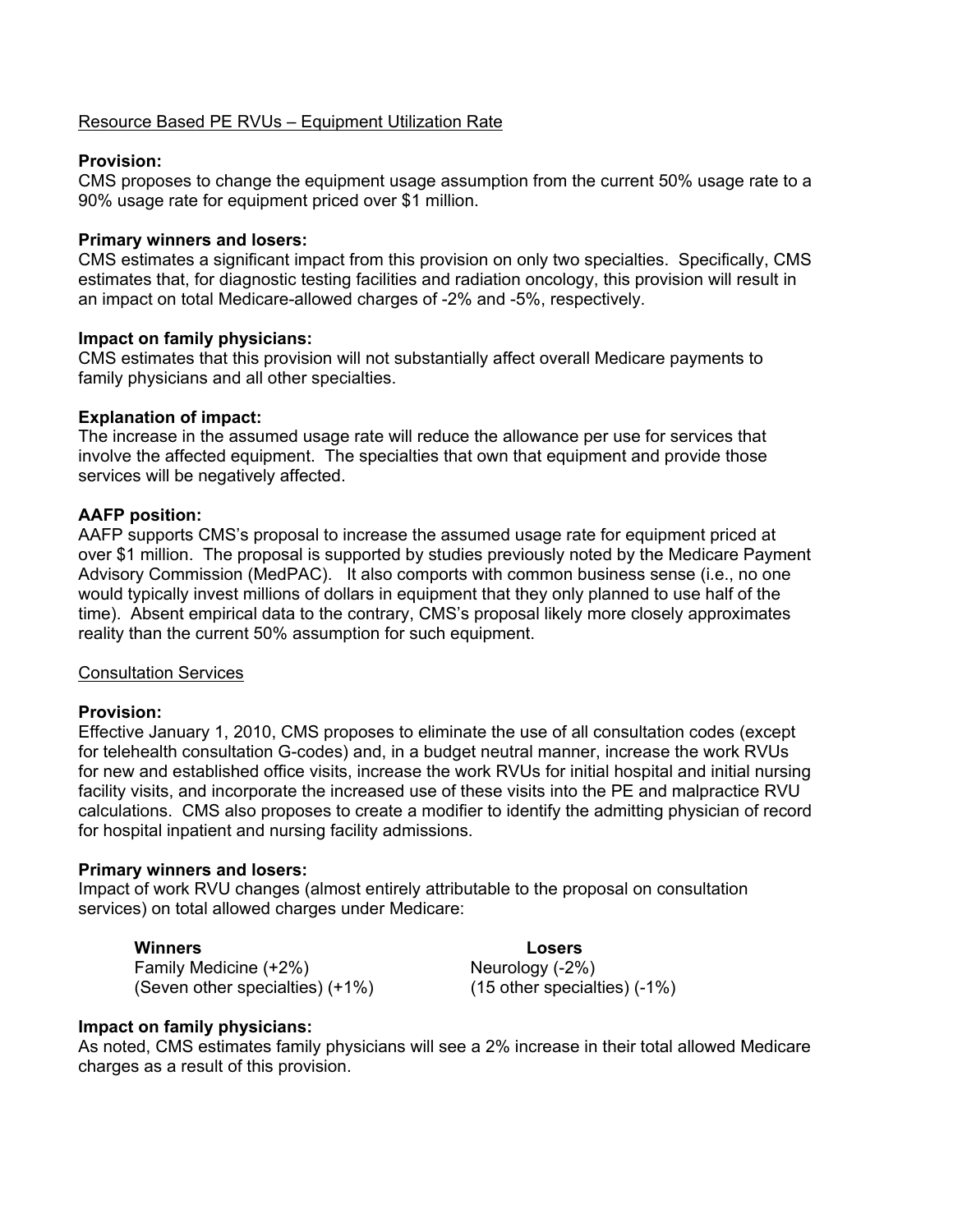#### **Explanation of impact:**

CMS currently values consultation services higher than corresponding office and inpatient visit services at the same level. (For example, a mid-level outpatient consultation has 1.88 work RVUs compared to 1.34 or 0.92 work RVUs for a mid-level new or established patient office visit, respectively.) CMS's proposal to eliminate the consultation codes in a budget neutral way will shift that difference in RVUs to office visits and initial hospital and facility visits. According to CMS, this will increase the work RVUs for office visits by approximately 6% and the work RVUs for initial hospital and facility visits by approximately 2%.

#### **AAFP position:**

AAFP supports the appropriate valuation of all services paid under the Medicare physician fee schedule. As noted in the proposed rule, the distinction between consultations and other evaluation and management (E/M) services has become increasingly blurry over time, leading to significant misuse of the consultation codes, which the Office of Inspector General has documented. Thus, it is increasingly difficult to justify the difference in physician work assigned to these services, and we support CMS's decision to take a critical look at their current relative value. Absent compelling evidence to justify the current work RVUs for consultation codes, we also support CMS's proposal to effectively revalue those services equal to other E/M services done in the same setting.

Potentially Misvalued Codes under the Physician Fee Schedule – Site of Service Anomalies

#### **Provision:**

CMS proposes to recalculate and change the work RVUs for codes for which the AMA Relative Value Scale Update Committee (RUC) review process has resulted in the deletion or reallocation of pre-service and post-service times, hospital days, office visits, and discharge day management services.

#### **Primary winners and losers:**

Unknown; CMS does not provide impact data specific to this provision.

#### **Impact on family physicians:**

Unknown but probably close to none; the affected services are not those commonly done by family physicians.

## **Explanation of impact:**

The AMA RUC has previously made recommendations to CMS to change the components of certain global surgical services. This includes changing the pre- and post-service physician time and mix of post-service E/M services associated with those global surgical services. However, there was no corresponding change in the work RVUs assigned to those services as a result. CMS's current proposal would make work RVU changes corresponding to the changes in preand post-service time and mix of post-service E/M services associated with the global surgical services in question.

## **AAFP position:**

AAFP supports the appropriate valuation of all services paid under the Medicare physician fee schedule. To the extent that certain services have had a change in their resource inputs without a corresponding change in the relative values assigned to them, AAFP supports CMS's decision to take a critical look at their current relative values. Absent compelling evidence to justify the current work RVUs in light of changes in resource inputs, we also support CMS's proposal to revalue those services.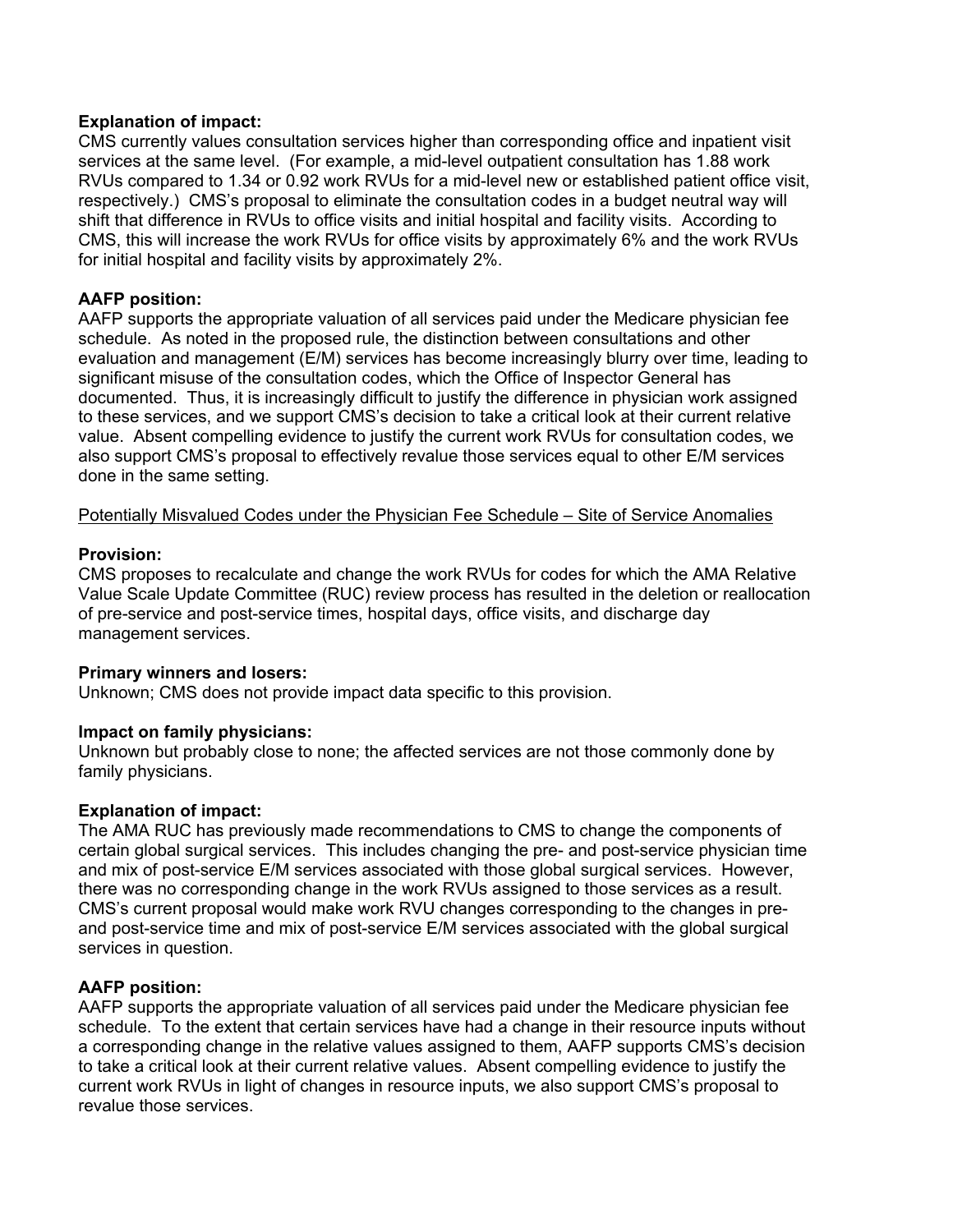# Establishing Appropriate Relative Values for Physician Fee Schedule Services

## **Provision:**

MedPAC has previously recommended that CMS establish a group of experts, separate from the AMA RUC, to help the agency review RVUs. In response, CMS seeks input on the following questions:

- How could input from a group of experts best be incorporated into existing processes of rulemaking and agency receipt of AMA RUC recommendations?
- What specifically would be the roles of a group of experts?
- What should be the composition of a group of experts, and how could such a group provide expertise on services that clinician group members do not furnish?
- How would such a group relate to the AMA RUC and existing Secretarial advisory panels, such as the Practicing Physician Advisory Committee?

## **Primary winners and losers:**

Unknown

## **Impact on family physicians:**

Unknown

# **Explanation of impact:**

(Not applicable)

# **AAFP position:**

AAFP has supported MedPAC's recommendation that CMS establish a group of experts, separate from the AMA RUC, to help the agency review RVUs. Although the RUC provides valuable expertise, the review process would benefit if CMS had an additional means of identifying misvalued services and if supporting evidence was collected and analyzed not only by specialty societies but also by experts who were less invested financially in the outcome. Like MedPAC, we believe that such a panel would not supplant the RUC, but would augment it, and like MedPAC, we believe that such a panel would assist CMS by using the results of data analyses to identify potentially misvalued services. We anticipate that the RUC would be allowed to comment on any recommendations or findings of such a group.

## Physician Fee Schedule Update for Calendar Year (CY) 2010

## **Provision:**

CMS proposes to remove physician-administered drugs from the definition of "physicians' services" for purposes of computing the Sustainable Growth Rate (SGR) and for purposes of calculating the levels of allowed expenditures and actual expenditures. This applies both prospectively and retrospectively to the 1996/1997 base year. This proposal will not change the CY 2010 update, which CMS currently estimates to be -21.5%, under current law. It also will not "fix" the underlying problem posed by the use of the SGR. Instead, the proposal will reduce the number of years in which physicians are projected to experience a negative update under current law and thus reduce the cost of "fixing" the SGR problem, if Congress decides to do so.

## **Primary winners and losers:**

All physicians paid under the Medicare physician fee schedule benefit from the proposal to remove physician-administered drugs from the definition of "physicians' services." Likewise, all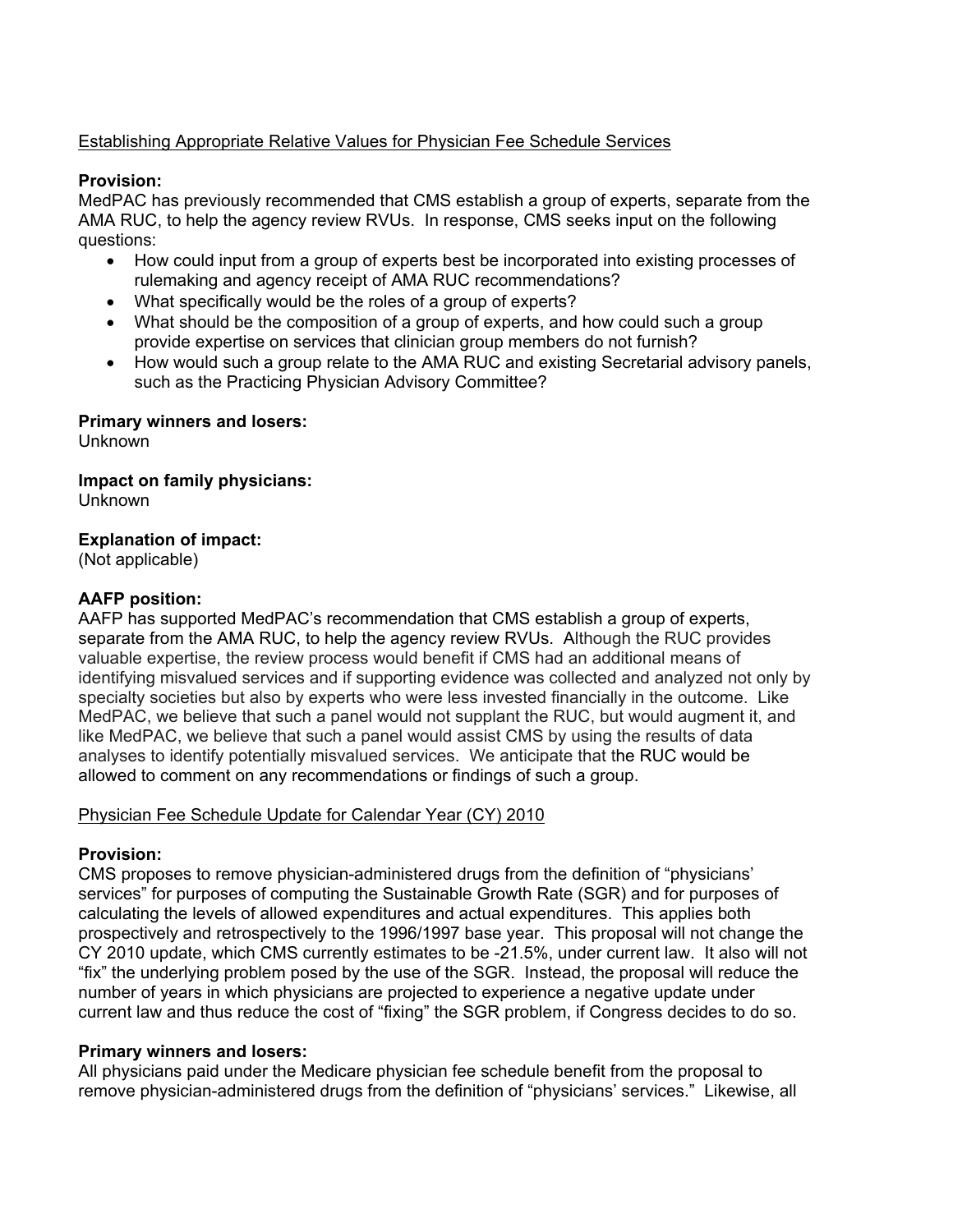physicians paid under the Medicare physician fee schedule will be negatively affected by a - 21.5% update in the conversion factor, if Congress allows it to occur. Those specialties (e.g., geriatrics) for whom Medicare is a greater percentage of their patient base will be affected more than specialties (e.g., pediatrics) for whom Medicare is a smaller percentage of their patient base.

## **Impact on family physicians:**

CMS estimates that its proposals related to consultation services, practice expense data, and an update of its malpractice RVUs will yield an 8% increase in Medicare-allowed charges for family physicians, all other things being equal. Thus, if Congress permits the conversion factor to decrease by 21.5%, the impact on family physicians will only be a negative 13.5% (i.e., -21.5% + 8%), which is still significant, especially given that Medicare patients comprise 22.1% of the typical family physician's practice.

If Congress maintains or increases the 2009 conversion factor, as is widely expected, then, as noted, family physicians should expect to see at least approximately an 8% increase in total Medicare-allowed charges in 2010. For some services commonly done by family physicians, the gains could be even greater. For instance, under the proposed rule, the total relative value of code 99213, the most common service done by family physicians, would increase about 12% in 2010. Similarly, the total relative value of 99214, another commonly performed service, would increase over 10%.

## **Explanation of impact:**

As noted in the proposed rule, growth in the cost of prescription drugs has far outpaced growth in the cost of other physicians' services and has become an increasing percentage of the volume of Medicare spending. Consequently, spending on physician-administered drugs has contributed significantly to the deviation between target and actual spending as well as to the large projected reductions in future fee schedule updates. Removing physician-administered drugs from the definition of "physicians' services" for purposes of the SGR and calculation of the updates will help reduce the deviation and thus reduce the number of years of projected negative updates under current law.

## **AAFP position:**

AAFP has consistently advocated for removing physician-administered drugs from the definition of "physicians' services" for purposes of the SGR and calculation of the fee schedule updates. From an AAFP perspective, drugs that are not paid for by the Medicare physician fee schedule do not belong in the formula to determine the fee schedule rates. Thus, AAFP supports CMS's proposal.

*Other Issues of Importance to the AAFP* 

Payment for Initial Preventive Physical Examination (i.e., Welcome to Medicare Visit)

## **Provision:**

Effective January 1, 2010, CMS proposes to increase the work RVUs for this service from 1.34 to 2.30.

## **Primary winners and losers:**

Unknown; CMS does not provide impact data specific to this provision.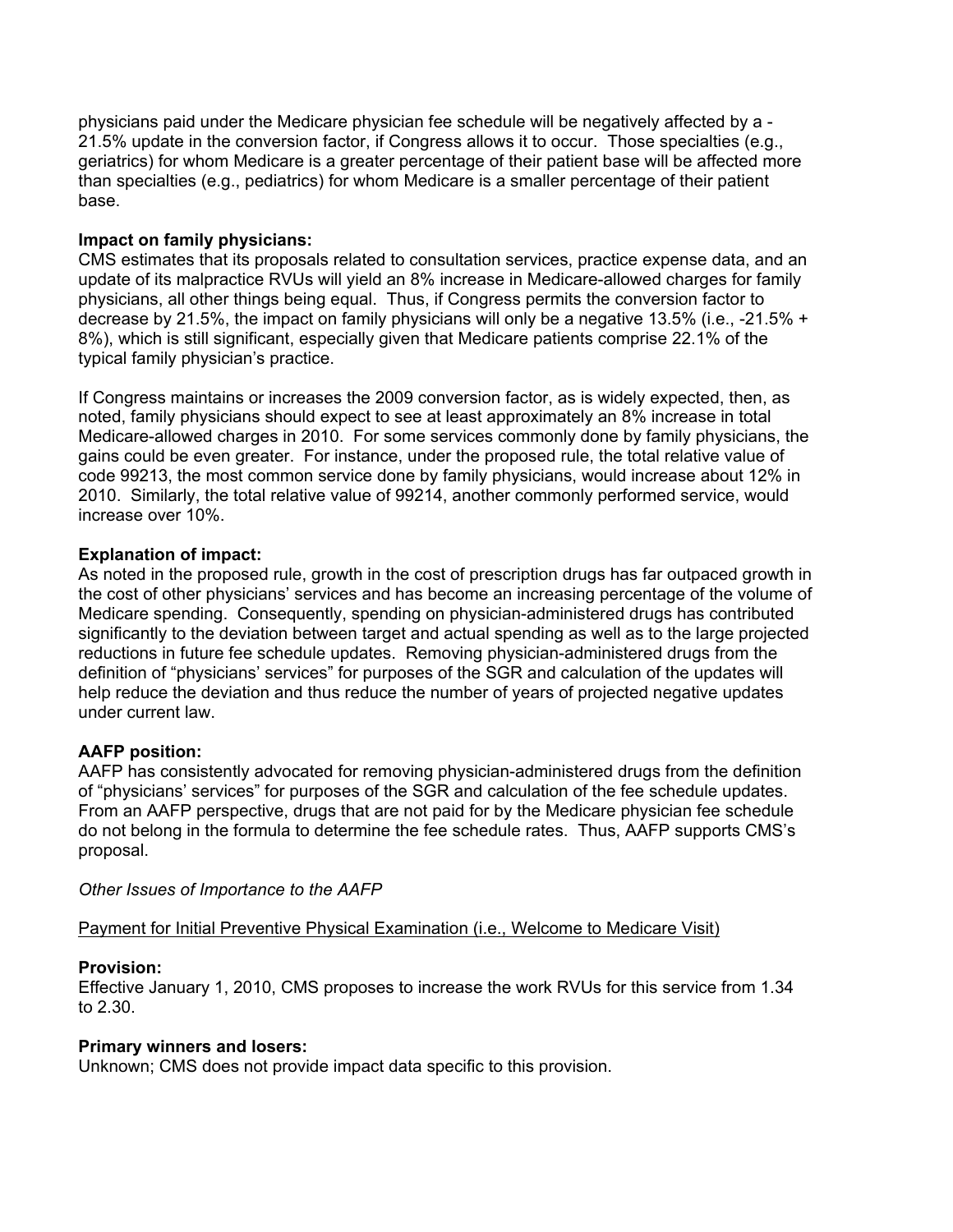#### **Impact on family physicians:**

Family physicians that provide this service should benefit from the increase in work RVUs for it. At the current conversion factor of \$36.0666, the proposed 0.96 increase in work RVUs would yield an additional \$34.62 in payment per Welcome to Medicare Visit.

#### **Explanation of impact:**

The increase in the work RVU yields an increase in the total RVUs for this service and an increase in the Medicare payment allowance for it, all other things being equal.

## **AAFP position:**

AAFP supports CMS's proposal to increase the work RVUs for this service. The AAFP has argued, since the service's inception, that this service was undervalued. The increase in work RVUs, equivalent to a level 4, new patient office visit, brings this service more in line with the relative value of other E/M services done by family physicians.

Medicare Improvements for Patients and Providers Act (MIPPA) Section 102: Elimination of Discriminatory Copayment Rates for Medicare Outpatient Psychiatric Services

#### **Provision:**

Section 102 of MIPPA amends the law to phase out the statutory outpatient mental health treatment limitation. That limitation currently results in Medicare paying only 50% of the Medicare approved amount while the patient is responsible for the remaining 50%. When the limitation is fully phased out in 2014, Medicare will pay for outpatient mental health services at the same level (i.e., 80%) as other Part B physician services.

#### **Primary winners and losers:**

Medicare patients will be the primary winners under this provision, since they will have to pay progressively less out-of-pocket for outpatient mental health services until 2014. There are no obvious losers under this provision. Physicians are held harmless as they may continue to collect the full Medicare-allowed amount for these services.

## **Impact on family physicians:**

This provision is positive for family physicians and other providers of outpatient mental health services, because they have to collect less from the patient. As noted, the provision does not impact what physicians may collect in total for these services. It only impacts what percentage of the Medicare-allowed amount must be collected from the beneficiary.

#### **Explanation of impact:**

As noted, current law effectively sets the coinsurance for outpatient mental health services under Medicare at 50%, rather than the usual 20%. MIPPA gradually changes this 50/50 split to the usual 80/20 split applicable to other Medicare Part B physician services.

## **AAFP position:**

AAFP policy supports mental health parity: "The AAFP supports parity of health insurance coverage for patients, regardless of medical or mental health diagnosis. Health care plans should cover mental health care under the same terms and conditions as that provided for other medical care." Accordingly, AAFP supports CMS's implementation of Section 102 of MIPPA.

MIPPA Section 131(b): Physician Payment, Efficiency, and Quality Improvements – Physician Quality Reporting Initiative (PQRI)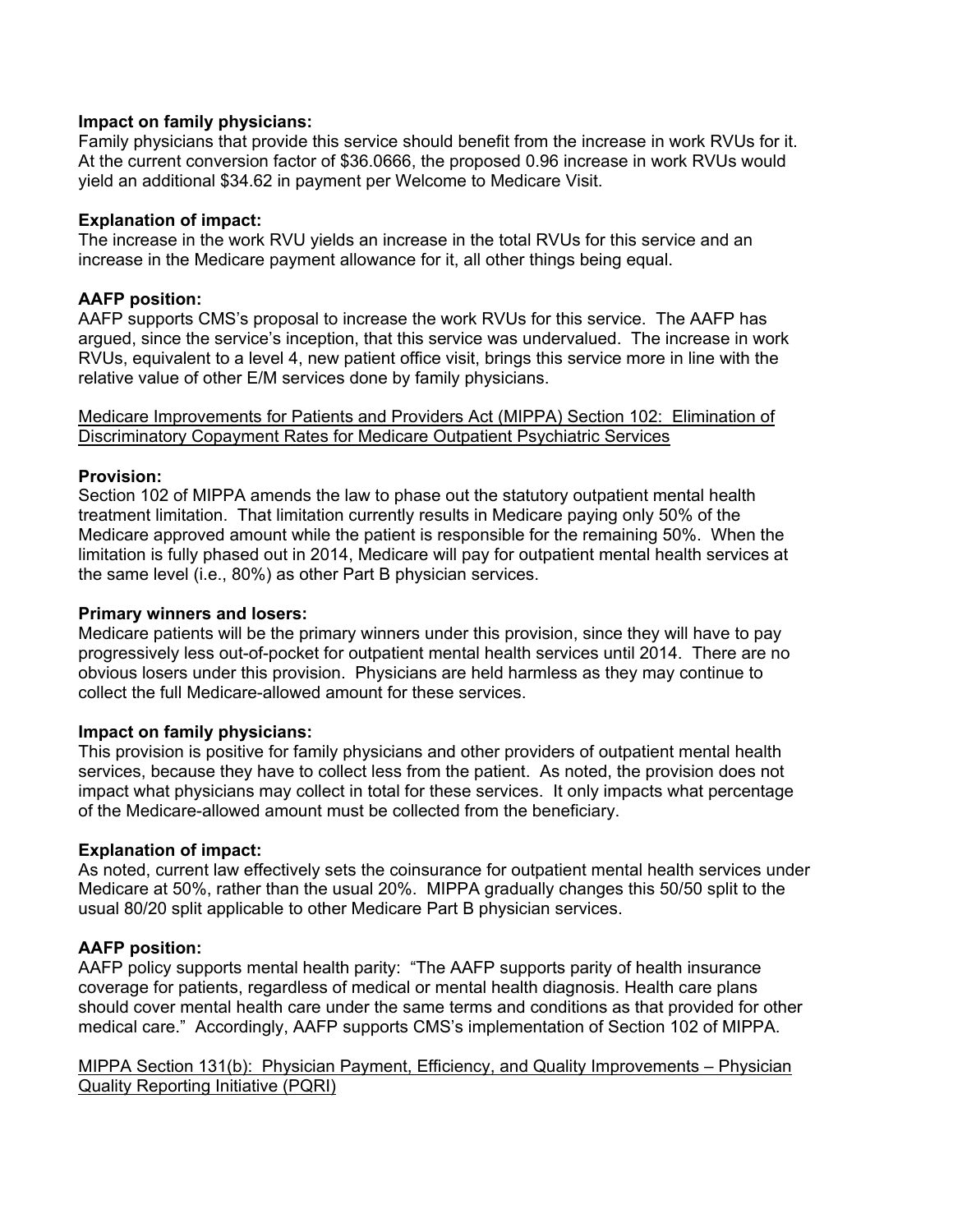## **Provision:**

- Potential Bonus: +2% of allowed charges billed in the applicable reporting period
- 168 individual measures, 13 measures groups, and 10 measures for electronic health record (EHR)-based reporting
- Proposes to add a minimum patient sample of 15 patients (full year reporting) or 8 patients (half-year reporting) for one individual measure or measures group.
- Proposed reporting periods are:
	- $\circ$  Individual quality measures reported using claims-based or EHR-based (if approved) reporting - January 01, 2010 – December 31, 2010 only
	- $\circ$  Individual quality measures reported using registry-based reporting January 01, 2010 – December 31, 2010 or July 01, 2010 – December 31, 2010
	- o Measures Groups reported using claims-based or registry-based reporting January 01, 2010 – December 31, 2010 or July 01, 2010 – December 31, 2010
- CMS is considering significantly limiting the claims-based mechanism of reporting clinical quality measures for the PQRI after 2010.
- Proposes to simplify registry-based reporting by removal of the requirement to report consecutive patients (reporting of patients in order seen). Physicians will be able to successfully report on any patients who meet the numerator and denominator criteria for the measure or measures group being reported during the reporting period regardless of date seen.
- EHR-based reporting may be an option in 2010. CMS expects to address this in the final rule but has made provisions for the option by selecting 10 measures that may be reported if EHR-based reporting is approved.
- CMS proposes a large group practice (over 200 eligible professionals) PQRI reporting option. Large groups may report and receive a bonus based on the groups overall PQRI success rather than by individual physician or provider. Performance rates of participating groups will be posted on CMS's web site for consumer information. CMS will be creating a database for participating large groups to use in entering their PQRI data. If successful with groups of this size, CMS may open this option to smaller group practices in the future.

#### **Primary winners and losers:**

(Not applicable)

## **Impact on family physicians:**

Family physicians may earn a bonus up to 2% of allowed Medicare charges billed in the reporting period for PQRI in 2010. Simplified registry reporting may make this option more accessible to family physicians. Likewise, the potential for EHR-based reporting may also facilitate family physician participation in PQRI, at least for those family physicians that have an EHR.

## **Explanation of impact:**

(Not applicable)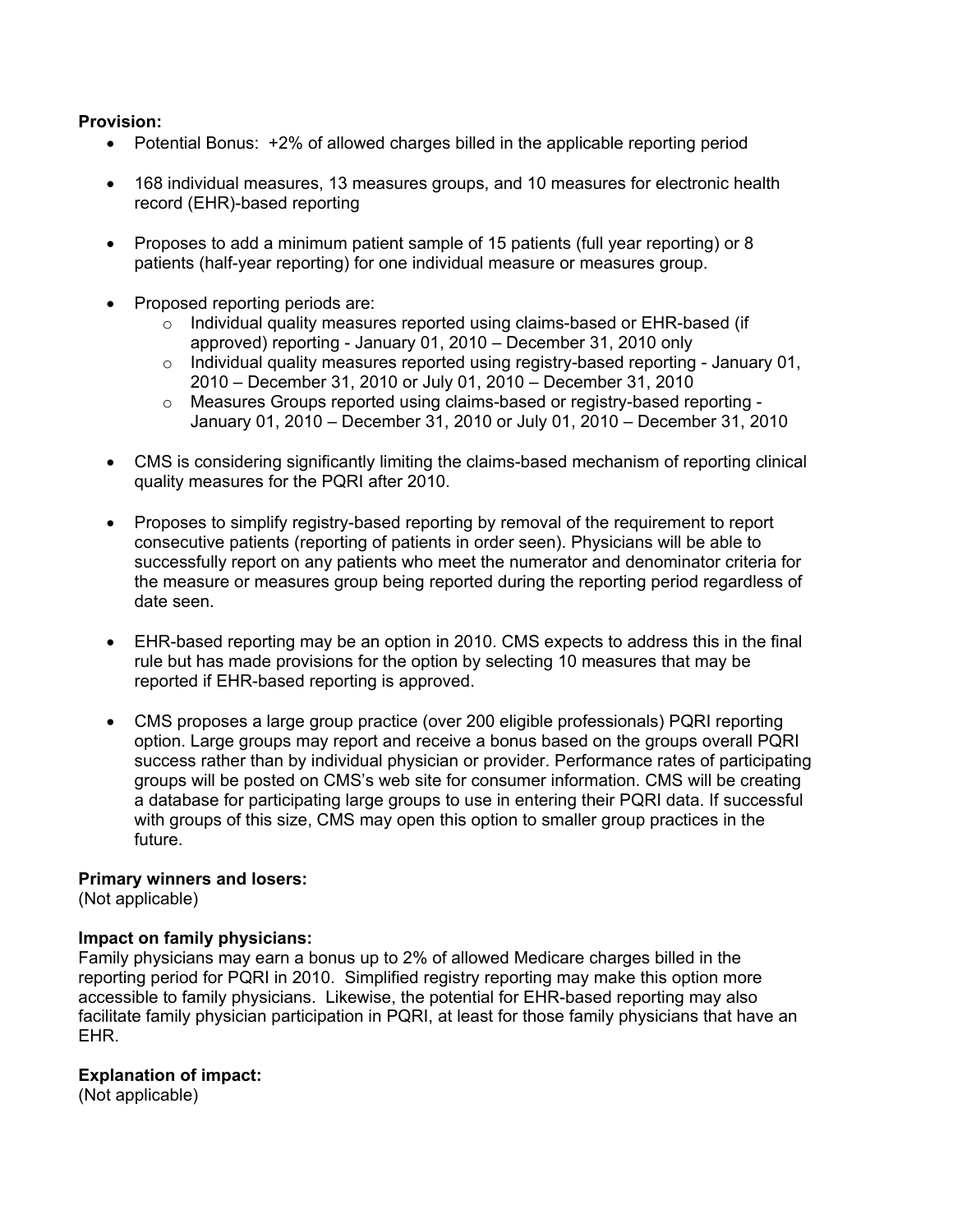## **AAFP position:**

The AAFP has been a supporter of PQRI, although it has expressed concerns regarding CMS's administration of the program and encouraged CMS to make the program more "user friendly" and more timely in its feedback to participating physicians. The simplified registry reporting and potential EHR-based reporting would seem to be steps in the right direction in this regard.

## MIPPA Section 131(c): Physician Resource Use Measurement and Reporting Program

# **Provision:**

Section 131(c) of MIPPA established a Physician Feedback Program using Medicare claims and other data to provide confidential feedback reports to physicians that measure the resources involved in furnishing care to Medicare beneficiaries. In the proposed rule, CMS describes its implementation of Phase I of this program and solicits comment on the design and elements of the sample resource report used in Phase I. CMS also solicits comments on its expansion plans related to Phase II, including proposals to add reporting to groups of physicians and to use quality measures in addition to resource use measures.

# **Primary winners and losers:**

(Not applicable)

# **Impact on family physicians:**

Limited; CMS has implemented the program in only a dozen sites thus far and indicates that it will add "a limited number of new locations" for 2010. Family physicians in those sites are among the specialties receiving resource use reports. There are currently no rewards or penalties attached to these reports.

# **Explanation of impact:**

(Not applicable)

# **AAFP position:**

The AAFP commented extensively on this program in its comments on the final rule on the 2009 Medicare physician fee schedule. In general, the AAFP is not opposed to the program, as long as it is conducted consistent with AAFP policy on "Performance Measures Criteria" and "Physician Profiling, Guiding Principles."

#### MIPPA Section 131(d): Plan for Transition to Value-Based Purchasing Program for Physicians and Other Practitioners

## **Provision:**

Section 131(d) of MIPPA requires the Secretary to develop a plan to transition to a value-based purchasing (VBP) program for Medicare payment for covered professional services made under, or based on, the physician fee schedule. It also requires the Secretary to submit a report to the Congress containing the plan, together with recommendations for such legislation and administrative action as the Secretary determines appropriate. The report is due by May 1, 2010. The proposed rule provides an update on CMS's efforts in this regard and solicits original comments on development of the VBP plan for physician services and the related report to Congress. CMS is particularly interested in comments on the appropriate level of accountability and appropriate data submission mechanisms.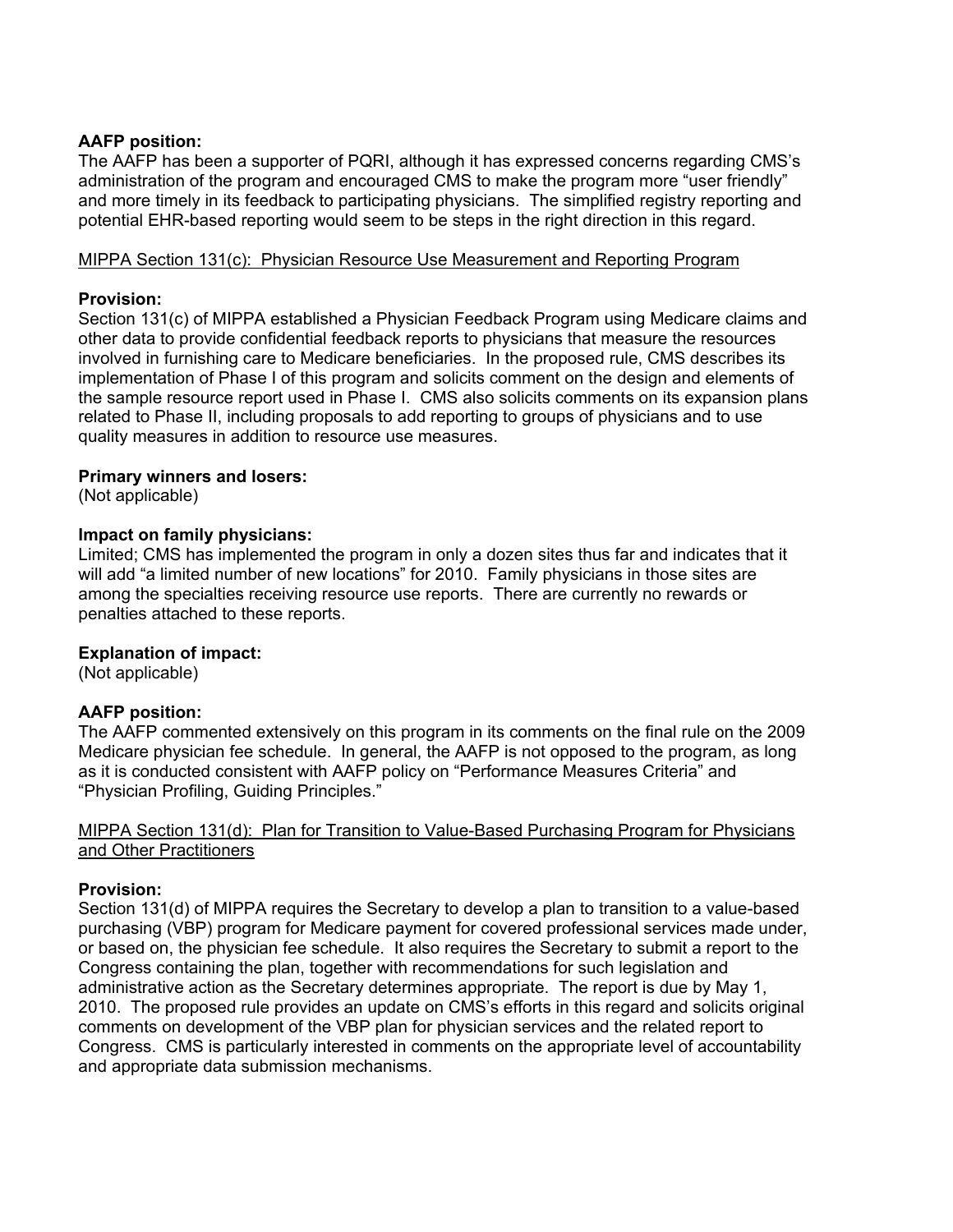## **Primary winners and losers:**

(Not applicable)

**Impact on family physicians:** 

Unknown

# **Explanation of impact:**

(Not applicable)

# **AAFP position:**

The AAFP Board of Directors will consider a proposed policy on "Value-Based Purchasing" at its July 2009 meeting. That proposed policy otherwise supports adherence to existing the AAFP policies on "Performance Measures Criteria," "Physician Profiling," "Data Stewardship," and "Transparency."

## MIPPA Section 132: Incentives for Electronic Prescribing (E-Prescribing) – The E-Prescribing Incentive Program

# **Provision:**

- An e-prescribing incentive offers physicians an opportunity to earn a 2% bonus. Physicians may report both PQRI measures and the e-prescribing incentive code using the same registry, if they use the registry reporting option.
- CMS has simplified the reporting requirements for 2010
	- $\circ$  They have changed the G-codes for submission in 2010 to only one code. This code is for when at least one prescription is sent electronically.
	- o Now instead of requiring reporting on 50% of eligible visits, a physician must report that at least one prescription was sent electronically at 25 visits in a year.
	- $\circ$  This reduces the burden on reporting as physicians do not have to report on visits where no prescriptions were written (or not sent electronically) and it moves CMS closer to being able to use Part D claims data to do the reporting (i.e. physicians would not have to report).
- There are multiple ways to submit the e-prescribing measure including through claims, registries, and EHRs.
	- $\circ$  This is important as it allows for integration into EHRs for those that have one but also allows stand-alone eRx practices to submit through claims
	- o Allows for the same processes that are allowed for PQRI
- They have expanded the visits that qualify under the e-prescribing incentive program to include professional services outside of the practice including home care and skilled nursing care.
	- $\circ$  This is good for those practices that only see Medicare patients in these setting and for those where those settings represent a high portion of the Medicare visits for the physician

**Primary winners and losers:**

(Not applicable)

# **Impact on family physicians:**

Unknown